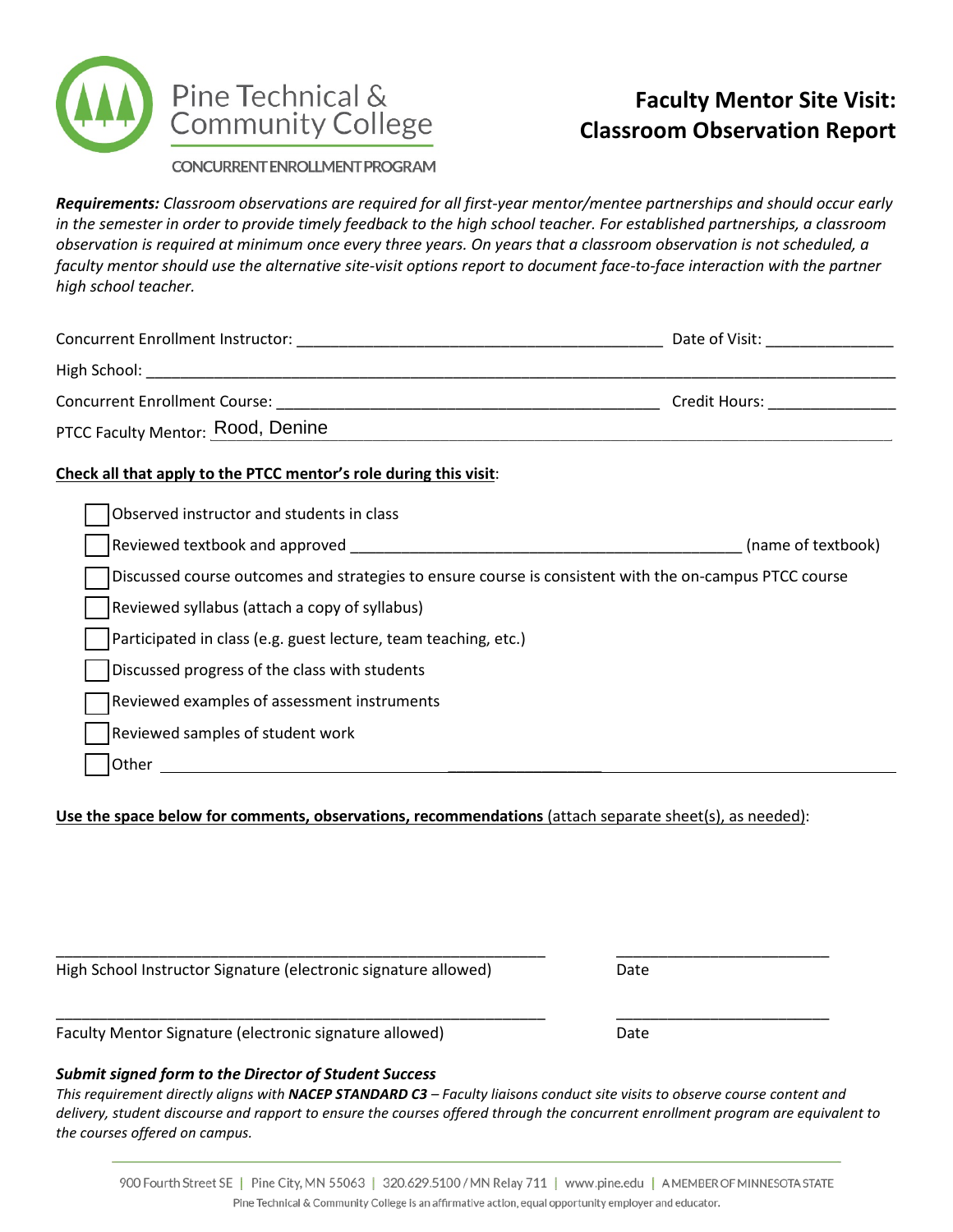*Please respond to the areas below indicating if the concurrent enrollment teacher "meets professional expectations" or "needs improvement". The bulleted items beneath each observation topic are not inclusive, but are intended to cue the observer to observable behavior as well as to assist in the observation of the concurrent enrollment teacher.*

**SUBJECT MATTER EXPERTISE** MEETS PROFESSIONAL EXPECTATIONS NEEDS IMPROVEMENT

- Demonstrated comprehensive knowledge of subject matter
- Answered student questions with thorough, concise, and timely responses
- Provided additional information to support information such as research, resources, relevant experiences **Observations and Suggestions for Development:**

**INSTRUCTIONAL SKILLS MEETS PROFESSIONAL EXPECTATIONS** NEEDS IMPROVEMENT

- Actively engaged students in the learning process
- Skillfully employed a variety of teaching tools and techniques to augment lecture
- Summarized key points of the lecture/demonstration throughout the class
- Utilized handouts and instructional material that were effective
- Defined terms or gave background information when necessary
- Monitored student learning and adjusted instruction when necessary

**Observations and Suggestions for Development:**